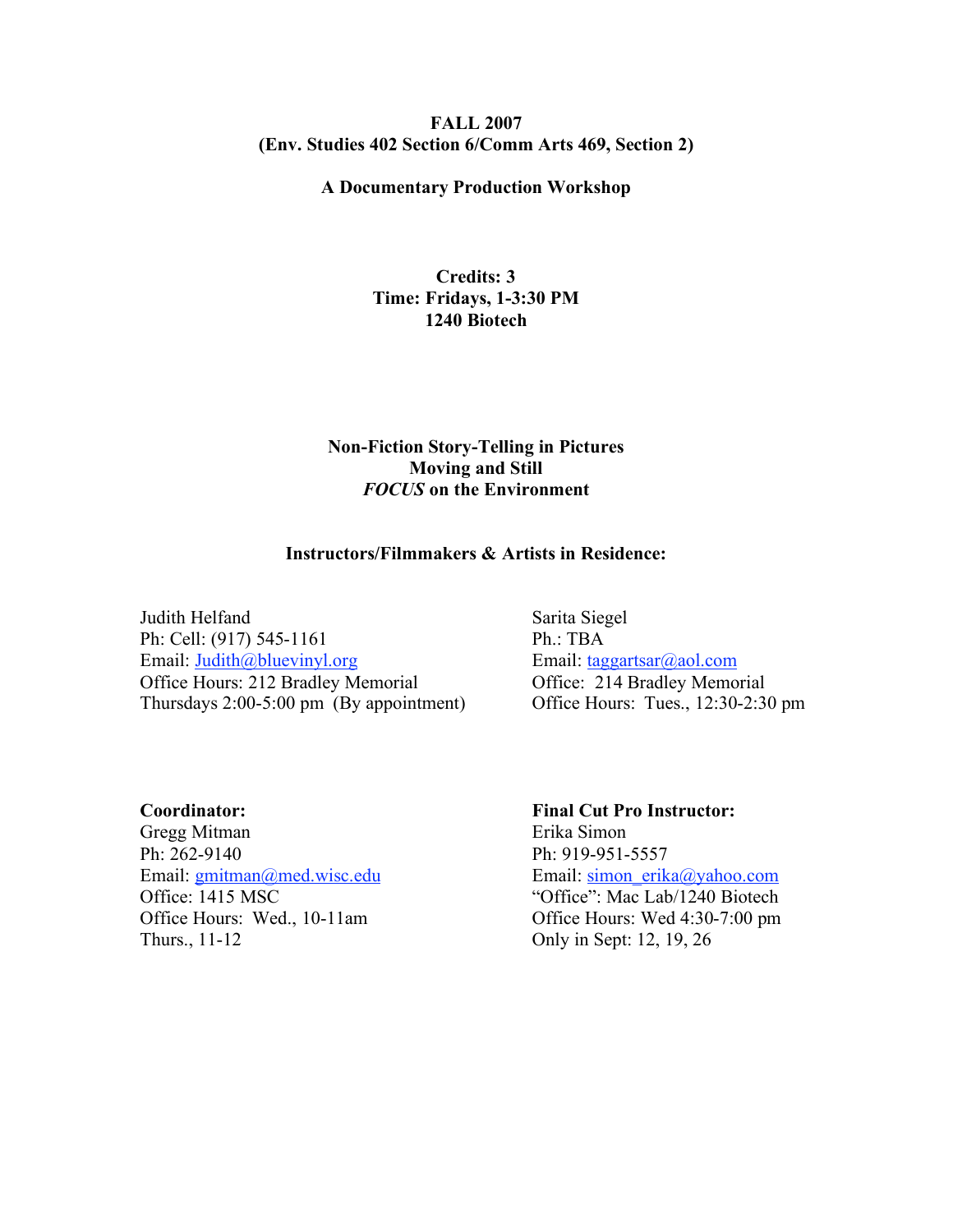## **Course Description:**

This production workshop will require students to engage in an intensive exploration into the world around them, the "natural" and the "unnatural", the fact and the fiction. Over the course of the semester students will develop the skills and ability to create short nonfiction projects that actively explore, critique and expand on just what makes an environmental documentary, "environmental".

The very issues that define non-fiction -- access, trust, ethics, objectivity, point-of-view and accountability to both subject and subject matter will be explored in theory and practice.

Students will receive hands-on training in the following areas: conducting primary research, interviewing, directing, digital videography, basic sound recording and editing. Over the course of the semester the class will produce two exercises and two shorts – each one strategically and systemically building on the next.

Exposure to and critical analysis of "environmental" filmmaking as a genre, fiction and non-fiction alike, will strengthen student's ability and facility to use and experiment with these distinct yet inter-related crafts. Thus this class is highly encouraged to learn about the origins and evolution of environmental cinema through weekly screenings in the sister course GREEN SCREEN. We will also view excerpts from a range of documentary features and shorts that represent diverse genres and topics.

Students will be required to do primary research, outreach and fieldwork -- on the street, in the forest, at the Saturday's farmers market, on the web, through local/regional lore and official history. Expect cold calling and face-to-face interviewing on and off camera.

Through collaboration, teamwork and mutual support for the creative process, the class will explore what it takes to translate a subject's unique experience and distinct point-ofview and an environmental tragedy, myth, irony or phenomena into visual and narrative choices.

The overall goal is for students to individually and collectively:

- Explore/experience the power, responsibility and privilege that a documentary maker wields;
- Question how those power dynamics relate to the politics of documenting the "environment",
- Add to, build on and perhaps even enlarge the definition of environmental film.

The assignments given over the course of the semester will guide the research, production and post-production process of your exercises & projects. To the greatest extent possible the topics/subjects of the class projects will be what we use as examples and jumping off points for exploring and engaging with the entire process of making a documentary.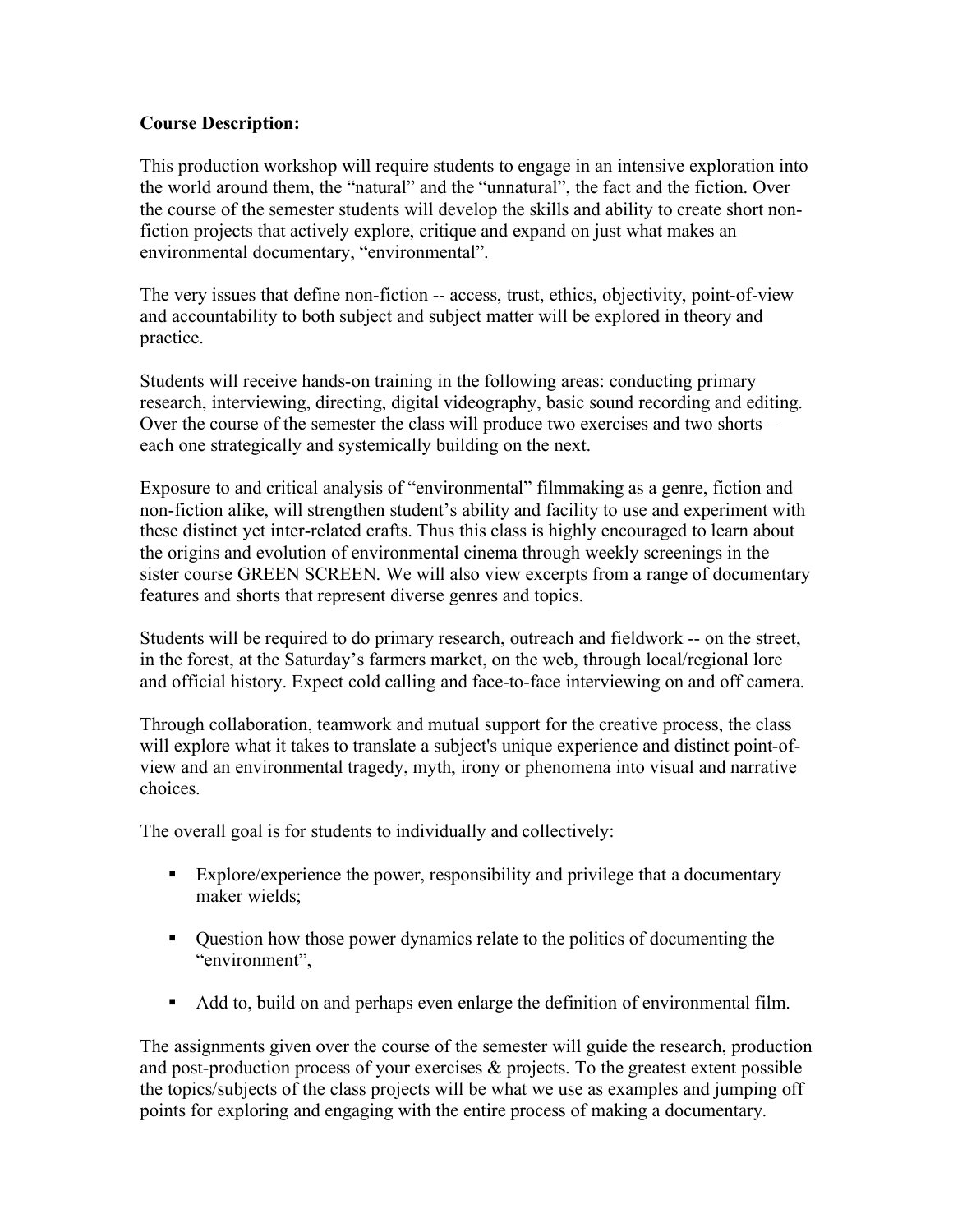In addition to viewing student work (selects, assemblies, rough-cuts/fine-cuts), excerpts from feature and short docs, independently made classics to contemporary works and examples of film festival trailers will be screened and mined for examples of style, content and form. Our particular focus will always be on how the environment is presented and "messaged" and how we can build on, extend or break with those traditions, confines and styles.

Guest filmmakers (a director/cinematographer and an editor) in addition to Helfand and Siegel have been invited to class to share their technical knowledge and field experience. Special attention will be given to tone, story-telling styles, how to make the local global and the personal universal, techniques for shooting "large stories" with small format video and how to use the editing process can be used to shape and re-shape a story.

The workshop is built around production, two exercises followed by two projects, each one building on the other.

### **The underlying principle and philosophy for the workshop:**

One filmmaker's questions, problems, pitfalls and stumbling blocks, is another filmmakers' about to happen. From fieldwork, research, and story development to production, editing, feedback, re-editing, and audience development…

## **My challenge is Your challenge All QUESTIONS ARE INTERESTING, USEFUL and IMPORTANT**

Students are required to play a supportive roll in creating a documentary community that is built on active listening, constructive critique and rigorous collaboration.

## **GRADING**

To earn a grade for the class, you must complete all of the exercises and projects. For each project, you must complete each step of the project (e.g., assembly, rough cut, fine cut, etc.)

> Exercise  $#1 - 10\%$ Exercise  $#2 - 10\%$ Production #1 (Trailer)  $-25%$ Production #2 (Final Project) – 30% Attendance and Class Participation – 25%

Evaluation will include your ability to be a team player and collaborate in the field and the edit room (producing, shooting, and editing), and your participation in classroom discussion and critiques. Attendance to classes and FCP tutorials is mandatory. In class screening dates are built around your projects being ready to review and critique. If you don't have your work there, we have nothing to screen.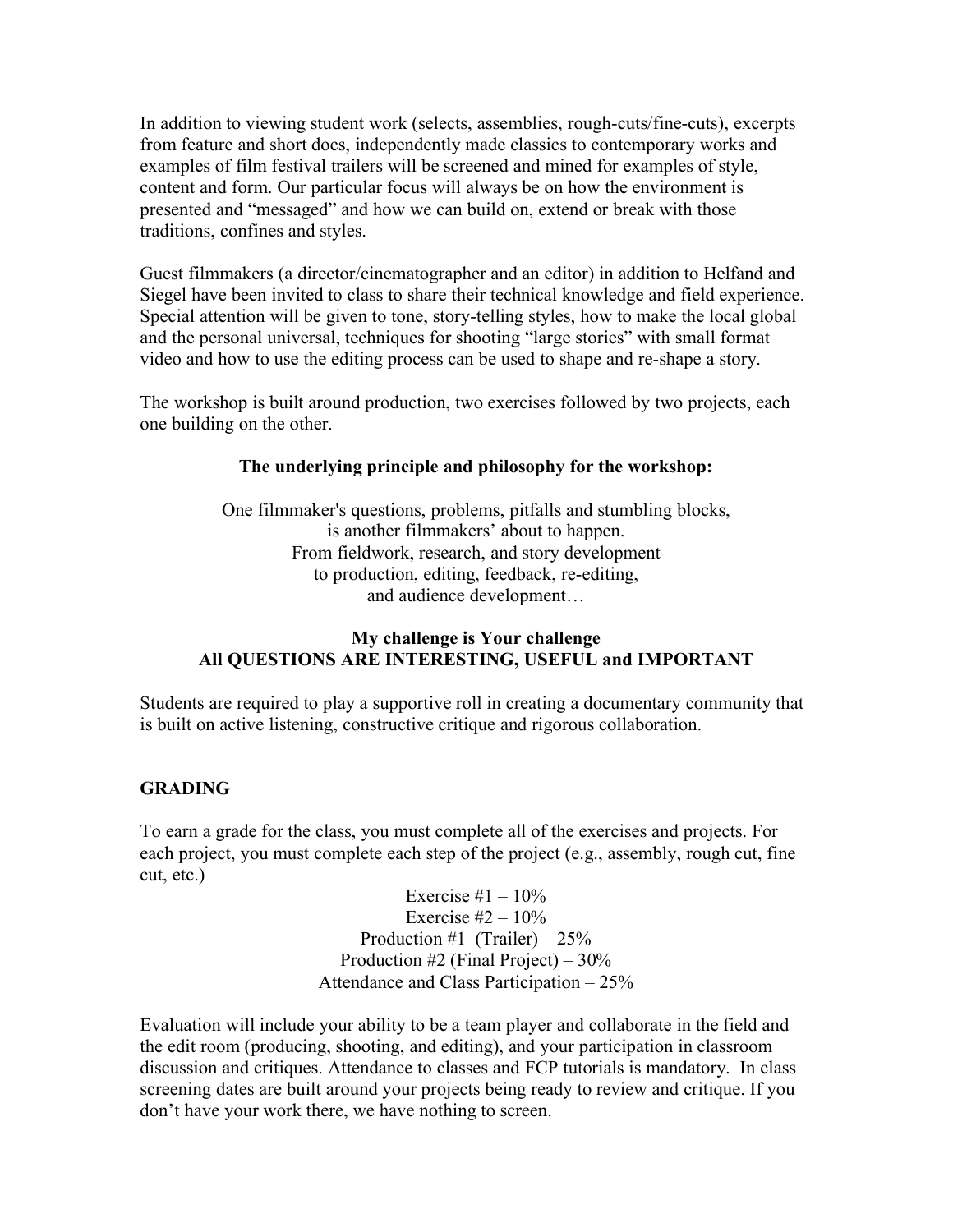## **REQUIRED TEXTS:**

**Directing the Documentary**, Michael Rabiger (Fourth Edition) Focal Press (At Book Store)

Anthony Q. Artis, *Down and Dirty DV Documentary (Vol. 1)* **Download at: www.DownAndDirtyDV.com**

### **REQUIRED ARTICLES: to familiarize you with guest filmmakers/instructors)**

Sarita Siegel, "Reflections on Anthropomorphism in *The Disenchanted Forest*," in Thinking with Animals: New Perspectives on Anthropomorphism (pdf on class site)

"Radical History Review," Interview with Judith Helfand, Duke University Press (pdf on class site)

## **RECOMMENDED TEXTS/Readings & DIGITAL MEDIA**:

*Story,* Robert McKee, 1997, HarperCollins, Chapters 1 and 2 *Theorizing Documentary*, Edited by Michael Renov. AFI Film Readers Series, Routledge, 1993 (Pb. Ed.) New Challenges for the Documentary, Alan Rosenthal (ed). © 1995 The Documentary Tradition, 2<sup>nd</sup> Edition, Jack C. Ellis © 1995

# **WEB SITES**

## **Making Your Documentary Matter 2007 Podcast & Discussion Forum Center for Social Media**

http://www.centerforsocialmedia.org/resources/publications/2007 mydm\_agenda/

D-Word - http://www.d-word.com/ DocuClub - http://www.docuclub.org/ Media Rights - http://www.mediarights.org/ http://www.documentaryfilms.net/television.htm http://www.docurama.com/staffpickdetail.html http://festival.sundance.org/2006/watch/index.aspx (Watch doc shorts online) www.hbo.com/docs http://www.hotdocs.ca/home.cfm www.newday.com/ http://www.pbs.org/pov http://witness.org www.workingfilms.org http://www.pbs.org/wgbh/pages/frontline/

(Watch Feature docs on line)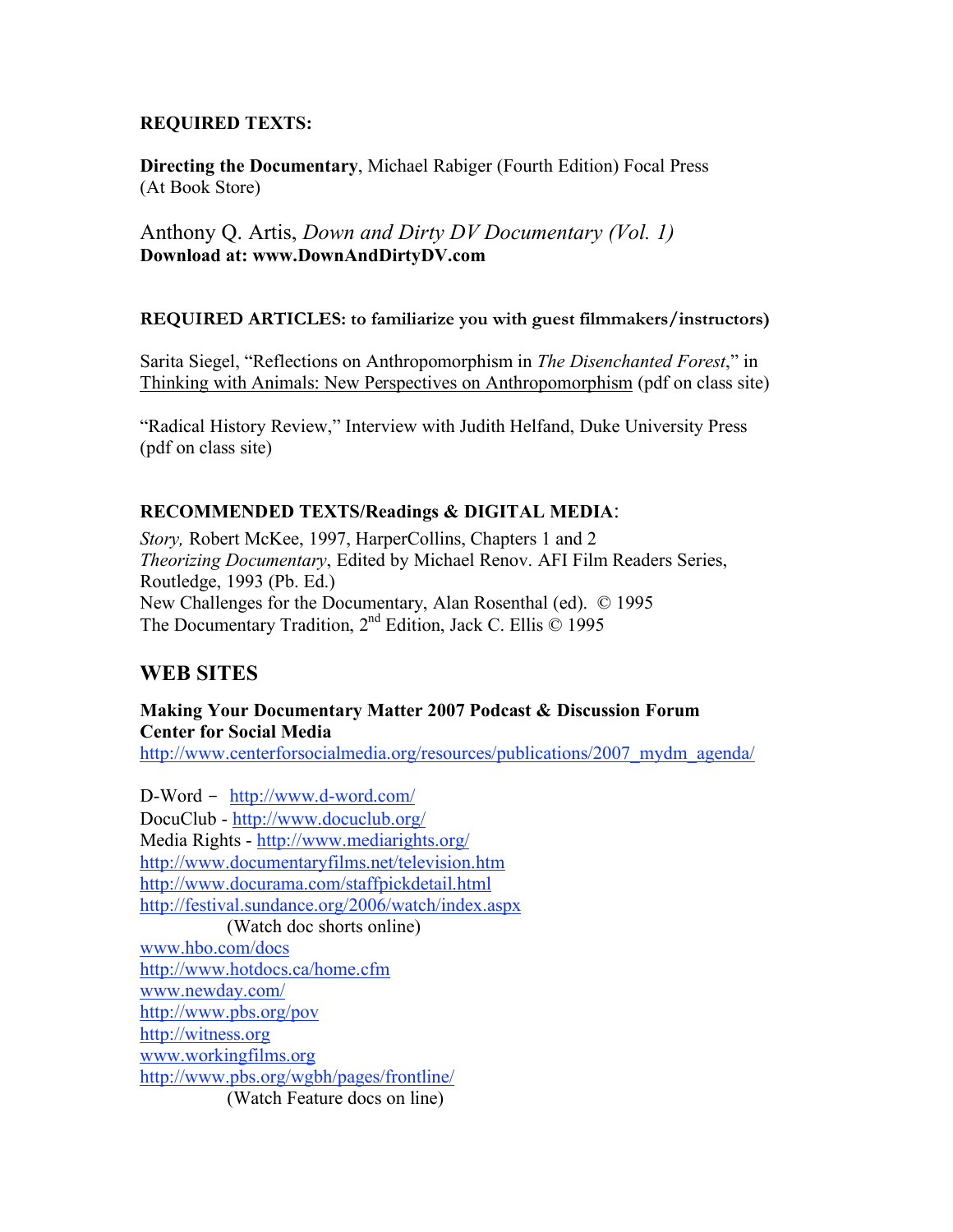## **Production Exercises & Projects**

## **Exercises:**

Both exercises, ONE and TWO, are focused on teaching you the fundamentals of editing on Final Cut Pro and shooting high-quality images with a mini-DV camera. Despite the fact that you are creating, shooting  $&$  working with story-driven content, when it comes to these exercises -- **PROCESS trumps Product.**

## **Exercise #1: MEMORABLE, VISIBLE, INVISIBLE & TOXIC**

Contrast your personal "take" and relationship with "home", the memorable, the visible, the audible and perhaps the ephemeral, with the invisible and the "toxic", the chemicals that have become an intrepid part of our daily life. The images are collected and supplied by you and the chemicals are "supplied" by www.scorecard.org. (This was assigned on Aug. 3 by email).

Based on your presentation/feedback in class choose a strand of your story, 10-20 [MAX] of your collected images, a few of your sentences, a list of chemicals and the cd/music of your choice. All words/sentences/chemicals will appear as typed text or "cards". Use final cut pro to edit those elements into a sequence. (Output on DVD-R or DVD-RW.)

| Length: | $.30 - One$ Minute (MAX).                     |
|---------|-----------------------------------------------|
| Due:    | Friday September 15. To be screened in class. |

### **Exercise #2: ALL NATURAL AT THE SATURDAY'S FARMERS' MARKET**

**Part 1**: This is an opportunity to put award-winning Director/DP Daniel Gold's intensive mini-DV workshop into practice! Each student, working in crews of 2-3 will be provided with a "shot list" and assigned a vendor. Each student will have up to one hour (max) to direct/shoot their series of shots and conduct a short interview with the vendor.

The benefit of having more than one student do the same vendor is that we will get to see one distinct spot in the market over time. Students are encouraged to arrive at the "location"/the market at 7:30-8:00 am, before the crowds arrive. Students will rotate positions between director/shooter and sound-person/production manager.

DO NOT SHOOT more than thirty minutes, 20 minutes preferred, on one tape. Hold shots minimum fifteen seconds. Each student will have 45-minutes to an hour to shoot every different kind of shot on the list and conduct a short interview with the vendor (using a lavaliere). A major part of this exercise is about learning: the necessity of excellent "COVERAGE", the power of looking for and using natural light, how to take the time to design/conceive and compose frames/images that in and of themselves tell a story…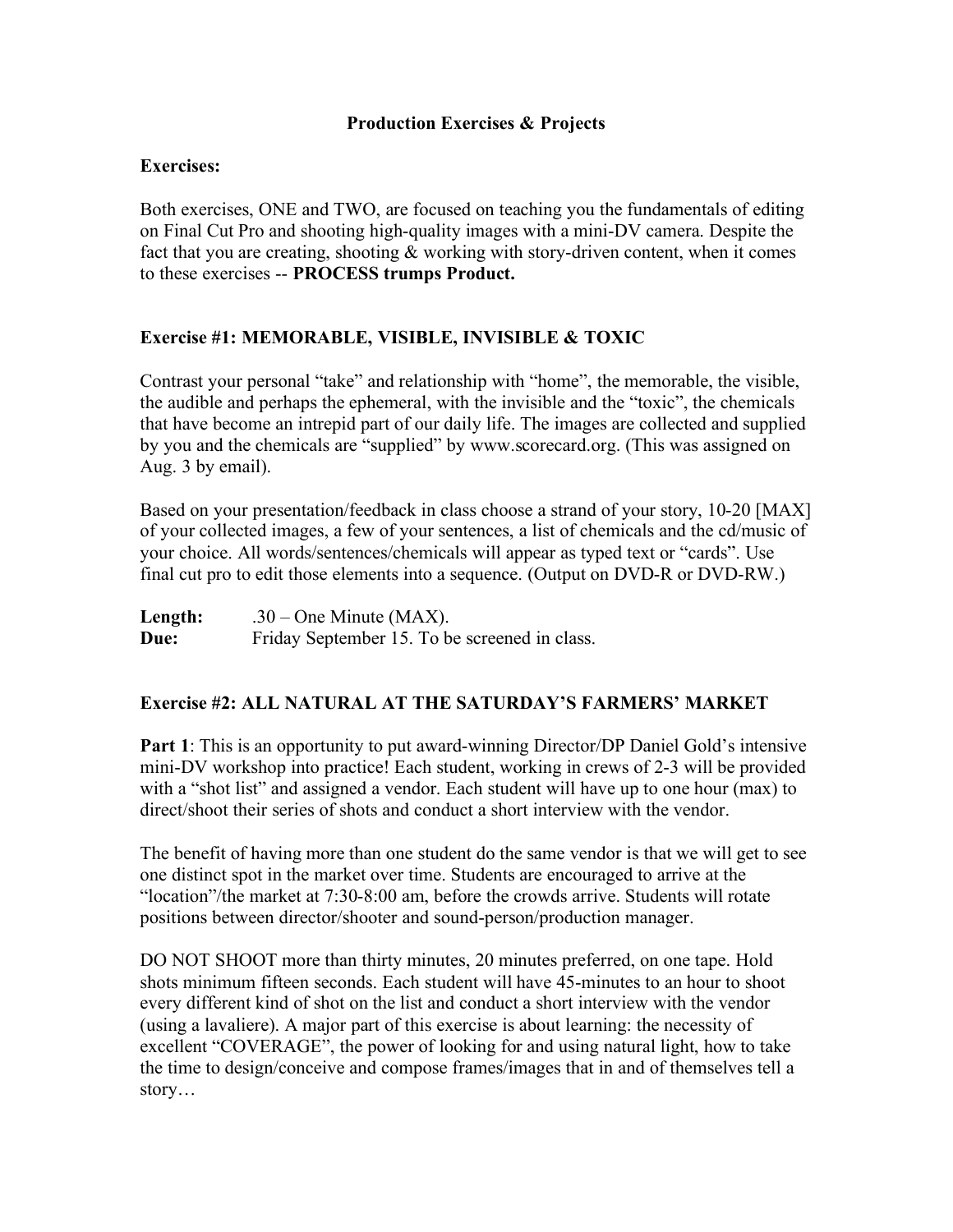**Part 2:** Edit the material into a sequence using natural/ambient sound and the interview in sync & in V.O. supported with story-driven visuals. The sequence must show the activity, tell a story, utilize all the shots on the list and include a wide "big picture" establishing shot that introduces and closes the market.

This material is for learning how to digitize and edit digital video/audio on Final Cut Pro. (Output on DVD-R or DVD-RW).

| Length: | 2-3 minutes                                 |
|---------|---------------------------------------------|
| Due:    | Friday September 21 for screening in class. |

## **Production Projects:**

There are two projects, each one building on the other. Each student will be responsible for researching, pitching, directing and editing a two-minute trailer, "What's So Natural About Wisconsin", to premiere at the Tales From Planet Earth Film Festival Nov. 2-4. The final project builds on the 2-minute trailer by literally opening it up and extending the narrative into a 5-7 minute "short".

## **Production #1: 2-minute Film Festival Trailer WHAT'S SO NATURAL ABOUT WISCONSIN?**

Students will work in crews of two. This means producing your projects in coordination with each other. This requires sharing equipment and switching off between directing, shooting, and taking sound. In some instances, two students might want to focus on two different aspects of the same topic and make two different trailers. (We will go over this option in class.)

The trailers will premiere at the Tales From Planet Earth Film Festival, will find "homes" on local websites and will be the "narrative seed" for your final project. Research for this project will start at the beginning of the semester and a final "pitch" to the class and instructors is due September 28. Production will commence immediately, with the first three weeks of October devoted to shooting, editing and re-editing the trailer. This process of honing your story through rigorous rounds of editing will prepare you for extending the story in a productive and intentional way with lots of room for experimentation.

| DUE: Fri. | Sept. $28$ – Commit to & declare your trailer topic in pitch format  |
|-----------|----------------------------------------------------------------------|
| DUE: Fri. | Oct. $12$ – Screen rough cut (3:00 minutes)                          |
| DUE: Fri. | Oct. $19$ – Screen fine cut $(1:45)$                                 |
| DUE: Mon. | Oct. 22 – "Polish" in Monday Lab -- instructors present for feedback |
| DUE: Fri. | Oct. 26 – Screen FINAL trailer in class and OUTPUT.                  |
|           |                                                                      |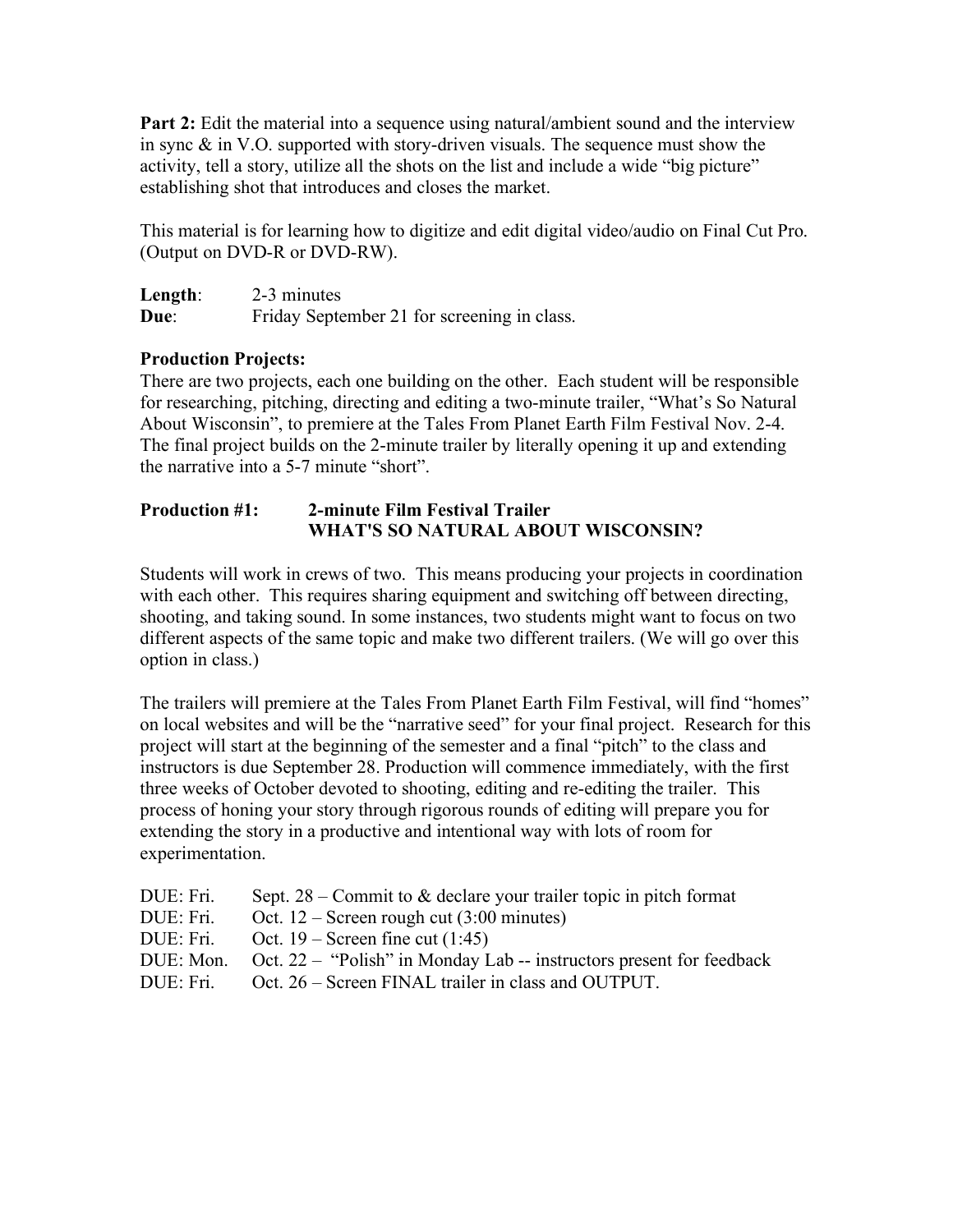# **Production #2: 5-7 minute short**

Based on all of the notes you've been taking while shooting and editing your trailer, extend, open up and explore your story with the depth you have been longing for… in a 5-7 minute short.

This will offer you the opportunity to:

- Re-examine and mine your original research, footage and production journals for material and stories you had NO TIME to tell. What did you HATE to cut out?
- Review feedback you've received from audience members and classmates. What more did they want to know about this character and story? What were their questions? What questions do you want to pursue at this point?
- Experiment with form, style, content, intent and tone.
- Team up with a classmate to work more collaboratively.

This production/post-production project will include each step of the editing process, to be completed and screened in class. The completed shorts will have their world premiere at the final Thursday Night GREEN SCREEN class.

|                     | DUE: Fri. Nov. $9th$ Present concept of larger film in a rough assembly - 12 mins MAX |
|---------------------|---------------------------------------------------------------------------------------|
|                     | DUE: Fri. Nov. 16th Screen Rough-cut in class                                         |
|                     | DUE: Fri. Nov. 30th Screen Fine-cut in class                                          |
|                     | DUE: Fri. Dec. 7th Screen Refined fine-cut in class                                   |
| DUE: Mon Dec $10th$ | Out-put final version ready for Th. Screening                                         |
|                     | DUE: Th. Dec. 13 PREMIERE in GREEN SCREEN Final Class (After Party on us!)            |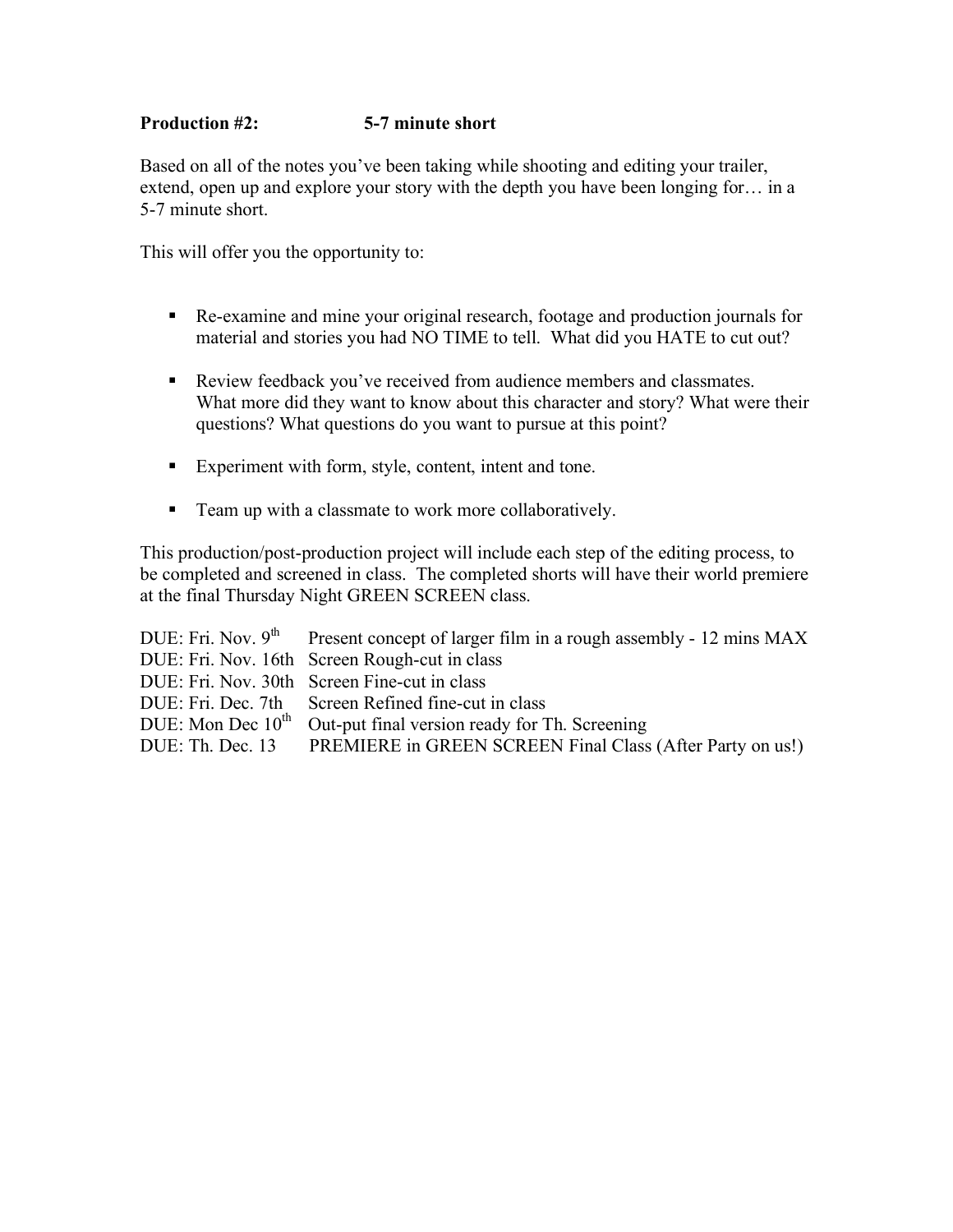#### **WEEK- BY-WEEK SCHEDULE**

#### **Friday Sept. 7: CLASS ONE**

Exercise #1 – assembled and reviewed in 3D in class Introduction and overview of syllabus & workshop In-depth review of exercises & projects Show examples of "trailers" from other film festivals Brainstorm ideas/suggestions for trailer topics Brief intro to FCP tutorials and Erika Simon Scan images into jpegs as needed

#### **ASSIGNMENTS**

**Reading:** Simon, "Ease Into Editing" pp. 1-4 **Due 9/8** Rabiger, Directing the Documentary: Chap. 1 "The Director's Role" pp. 3-14. Chap. 17 "Misssions and Permissions" (release forms will be provided) Michael Rubin, "Organizing Your Video" Chap. 4 **www.hiddenrhythmpictures.com www.bluevinyl.org www.everythingscool.org read @ Daniel Gold see clips from his work Due 9/14**

> Bring one idea that appealed to you from 9/7 brainstorm session or a new one of your choice to talk about briefly in class on 9/15 in terms of the kinds of images, visuals and actions you might want to shoot. **Due 9/14**

**FCP:** Complete Exercise #1: Memorable, Visible, Invisible & Toxic Based on what you learn in the FCP tutorials on Saturday 9/8 and Monday 9/10. **Due to screen in class 9/14**

> **For Saturday**: Bring drives, jpegs, cd with music, headphones for Saturday FCP tutorial.

#### **Sat. Sept. 8: FCP Session #1**

Intro to FCP using still images, text, and music from a CD. (Refer to "Ease Into Editing" pp. 1-8, 23-26) Connecting your fire wire drive to the computer. Where to store your media (i.e., "setting scratch disk") Titles, dissolves, importing a song from a CD Working with still photos

**FOR MONDAY:** Bring fire wire drives containing your jpegs, a blank DVD-R or DVD-RW, a blank CD-R or CD-RW (to back-up FCP project), DV camera if you own one (to be used as a deck), headphones.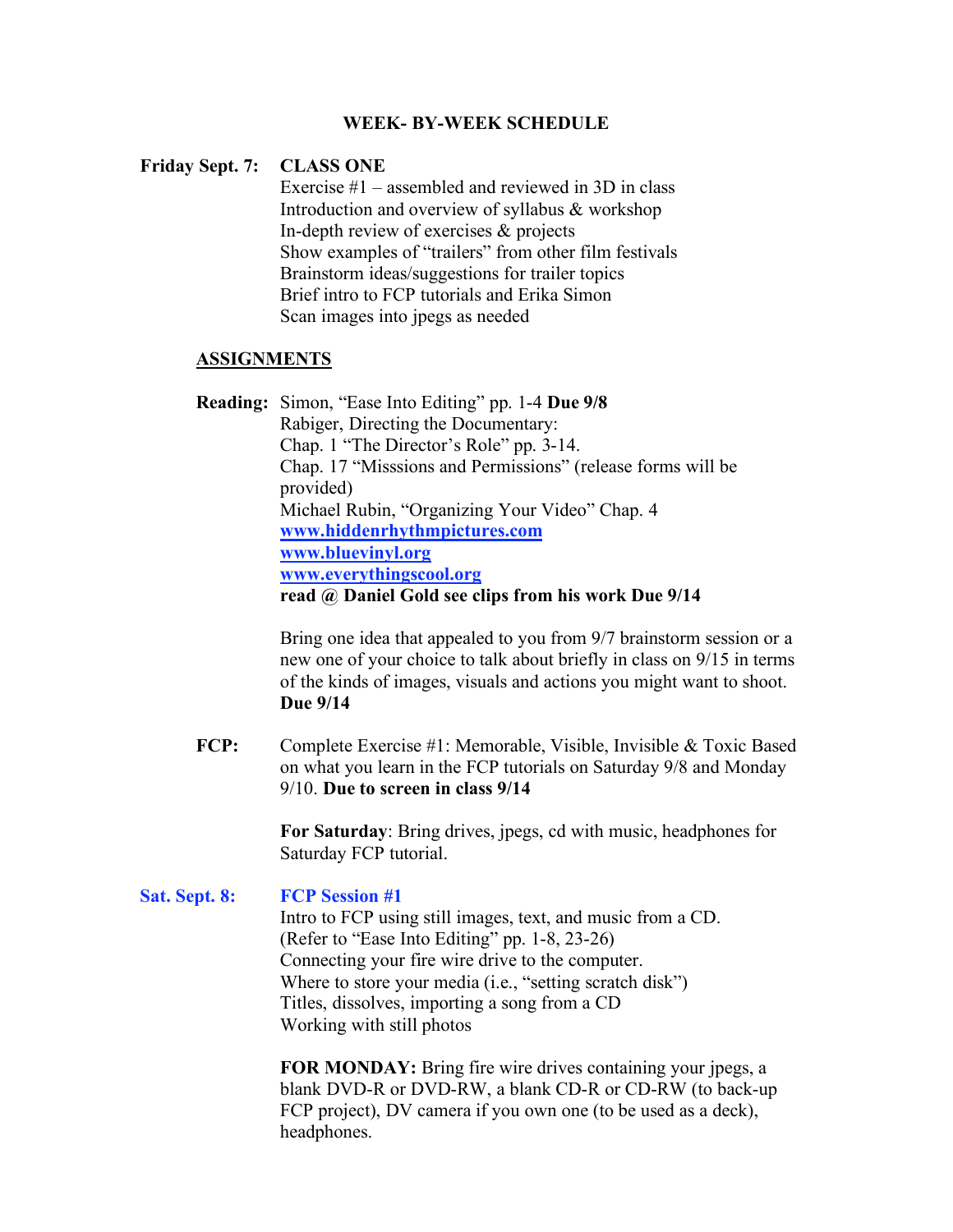#### **Mon. Sept. 11: FCP Session #2 (12:00-3:00PM Mac Classroom)**

Intro to FCP continued. (Refer to "Ease Into Editing" pp. 16, 30) Exporting sequence to QuickTime for burning DVD Creating an iDVD project Burning a DVD Backing up the project file on CD for safety Log Tape & Select Clips for Capture

## **Wed. Sept. 13: Drop-in FCP Work Session w/Erika (4:30-7:00PM Mac Classroom)**

#### **Friday Sept. 14: CLASS TWO (1:00-5:00PM)**

Topic: Storytelling in Pictures featuring Daniel Gold

Intensive Mini-DV workshop with Daniel Gold *Sundance Award Winning Cinematographer Co-Director, BLUE VINYL & EVERYTHING'S COOL*

Screen Exercise #1. Dan will give feedback on "strong images", what made an impact on him and why.

Slide Show: A quick history of Light & Image-making Hands-on/Interactive lecture will include

- The power of light to enhance, gird and strengthen images.
- Images that tell/support a story vs. "B" roll
- Framing  $&$  Composition
- "Coverage" -- what does it mean and why you should do it?
- Shooting from a variety of angles (low, high, on the ground, CU, Wide…)
- $\blacksquare$  POV seeing from all sides
- Shooting a person engaged in an action, activity or process.
- Verite  $&$  Observational shooting.
- Analysis of a scene/s shot by Dan that show principles at work

Hands-on mini-DV lesson complete with technical "once-over" Set up equipment, test it, check tape and prep for Saturday Review Exercise #2 – Shooting at Farmers Market

Go over shot list and interview questions

### **ASSIGNMENTS**

**Reading:** Rabiger, chap. 24 "Interviewing" chap.22 Location Sound Artis, Down & Dirty pgs 128-133 **Due 9/21**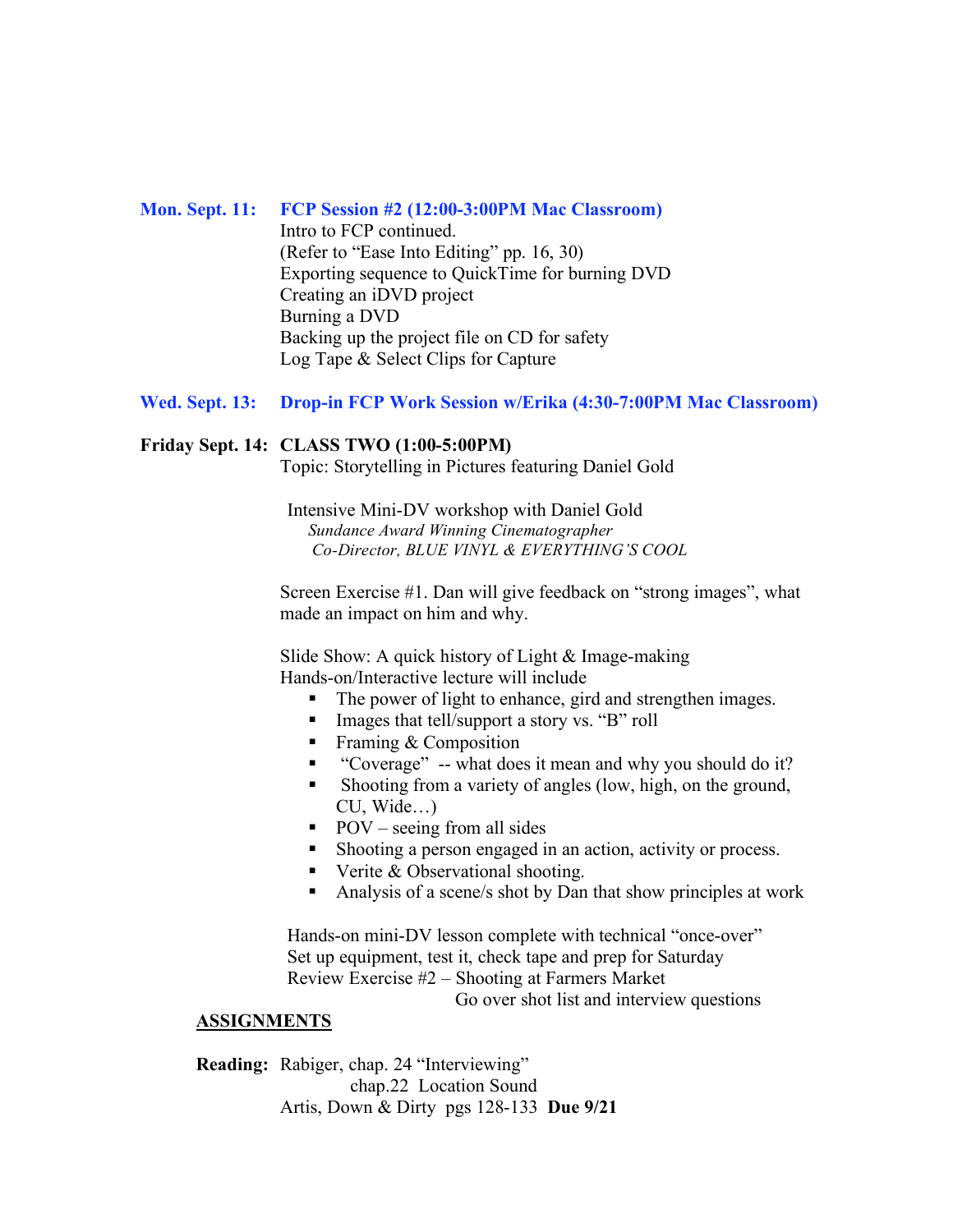**FCP:** Complete Exercise #2: All Natural at the Farmer's Market **Due to screen in class 9/21** For MONDAY Sept. 17: Log Farmer's Market tape and select 15-20 minutes for capturing

## **Sat. Sept. 15: SHOOT ONE (7:00 or 8:00 AM-5:00PM)** Exercise #2 – All Natural at the Farmer's Market Meet back up at 1:00 to view Dan shoot & Judith conduct an interview Regroup back at class to review everyone's footage

## **Mon. Sept. 17: FCP Session #3 (12:00-3:00PM Mac Classroom)** (Refer to "Ease into Editing" pp. 9-15, 18-22) Capturing (bringing video footage into the computer to edit) Linking & unlinking (to separate audio from video) Laying down the interview track and covering it over with visuals

**Wed. Sept. 19: Drop-in FCP Work Session w/Erika (4:30-7:00PM Mac Classroom)**

## **Friday Sept. 21: CLASS THREE (\*\*\* Might extend class by hour re: guest sound recordist , TBA)**

Active listening and supportive critique Screen Exercise #2: All Natural at the Farmer's Market The art of the interview Developing your story How to Pitch Crewing & two approaches for producing trailer/short Production Journals – why/how to keep them \*\*\*Additional Sound Tech

- **Production:** Do a brief interview with the proposed subject of your trailer. If this is not possible, find some archival material, old movies, an add
- **Reading:** Chap. 11"Developing Your Story Ideas". Use questions on page 132- 133 to guide your initial ideas for WHAT'S SO NATURAL ABOUT WISCONSIN trailer pitch **DUE 9/28**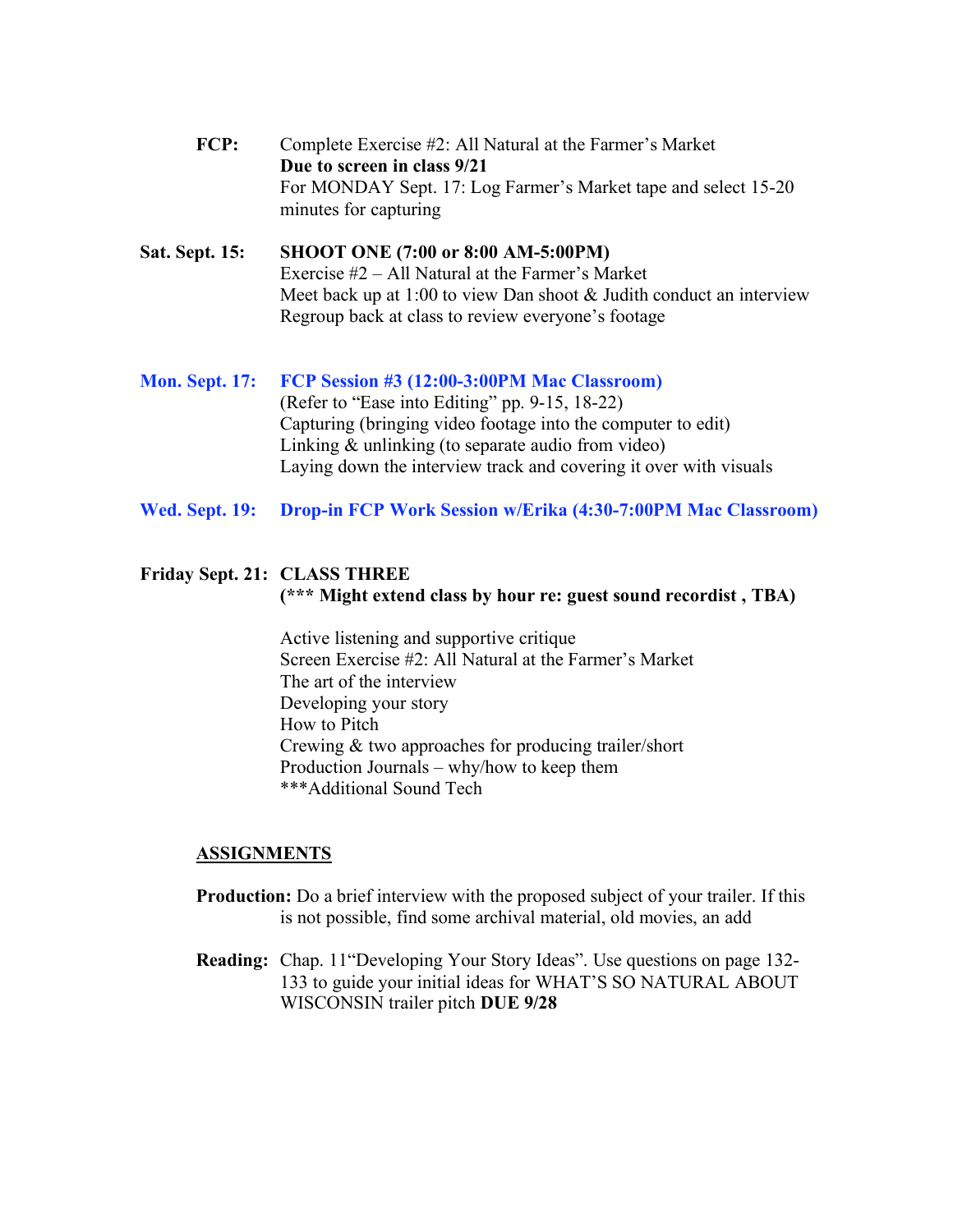- **Pitch:** Based on your primary research and fieldwork to date (if you have not done enough do some more) come to class prepared to pitch your topic/subject for production projects # 3-4. Pitch needs to include the specific story to be featured in the 2-minute trailer and how you envision expanding it for the 5-7 minute short. Talk about how this topic fits into the theme ("What's So Natural about Wisconsin?") and who, what, why, where, how you will translate the subject's unique experience and distinct point-of-view into visual and narrative choices and of course. Use "pitch format", to be handed out, and include an original interview or excerpt from archival/historical material; consider it a "screen test". **Due 9/28**
- **FCP: FOR MONDAY 9/24 –** Choose either Exercise #1 or #2 to polish for screening on Friday, 9/28, to welcome guest instructor/filmmaker Sarita Siegel.
- **Mon. Sept. 24: FCP Session #4 (LAST SESSION) (12:00-3:00PM Mac Classroom)** (Refer to "Ease into Editing" pp. 27-28) Polishing (e.g. cleaning up audio levels, transitions, pan audio center) Outputting to mini-DV tape
- **Wed. Sept. 26: Drop-in FCP Work – LAST OPPORTUNITY w/Erika (4:30-7:00)**

#### **Friday Sept. 28: CLASS FOUR**

Welcome Sarita Siegel (with us through October) Screen polished piece Pitch proposed topic for trailer/short documentary including proposed production schedule Feedback/Brainstorm by instructors & class

#### **ASSIGNMENTS**

**Reading:** Rabiger, Chap. 25 "Directing Participants" Chap. 27 "Authorship" Chap. 35 –pp.466-467 "When to Use Music and When Not" "Edit Transitions" – In Conversation with Walter Murch (pdf on course website)

#### **Due 10/5**

**FCP:** Review, log, capture and begin to edit your material on Oct. 1

#### **Mon. Oct. 1: Open Editing in FCP Lab (12:00-3:00PM Mac Classroom)**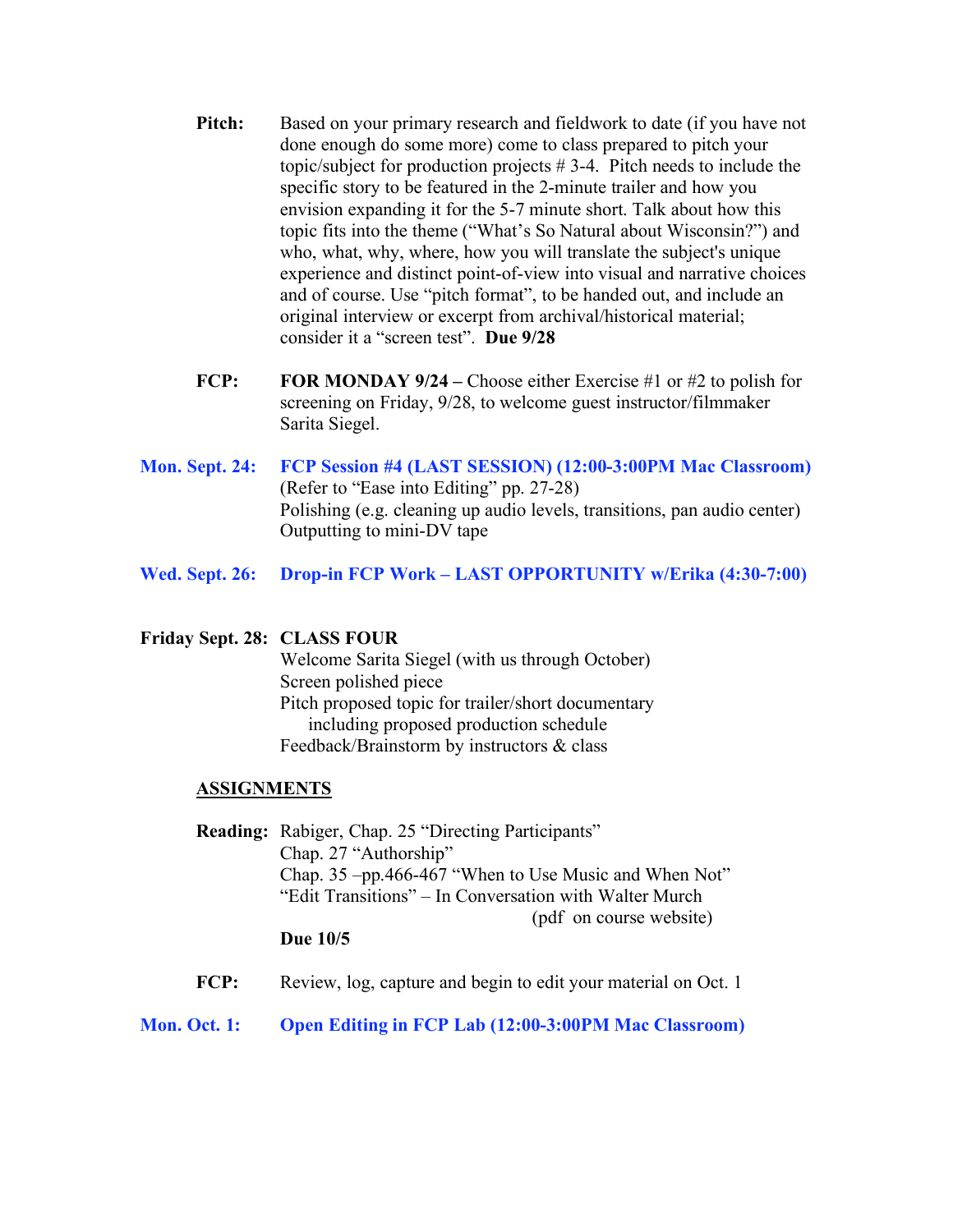# **Friday Oct. 5: CLASS FIVE** Review (selects) from those who have been shooting Review production plans, stories being followed Sound review and trouble shooting for specific projects Tone/Style

Music and sound to support storytelling

## **ASSIGNMENTS**

**Reading:** Rabiger, Chap. 30 "The Paper Edit: Designing the Structure" Chap. 31 "Editing the First Assembly" Chap. 32 "The Process of Refinement" Chap. 33 "Narration" **DUE Oct. 12**

**FCP:** Edit trailer assembly (3:00 minutes) **DUE TO SCREEN Oct. 12**

## **Mon. Oct. 8: Open Editing in FCP Lab (12:00-3:00PM Mac Classroom)**

### **Friday Oct. 12: CLASS SIX**

Screen assembly (3:00 minutes) with feedback Look at excerpts from films relevant to your specific topics Narration & Character-Driven V.O. Title, Log-line, and Drafting Short Description

### **ASSIGNMENTS**

**Reading:** Rabiger, Chap. 34 "Editing: The End Game" **Due Oct. 19**

Write a Title, Log-line, and draft a Short Descript. Bring in a paragraph about what you're cutting out and first rough ideas for what the longer piece might look like. **DUE Oct. 19**

- **FCP:** Edit Fine Cut (1:45) **Due To Screen Oct. 19**
- **Mon. Oct. 15: Open Editing in FCP Lab (12:00-3:00PM Mac Classroom)**

### **Friday Oct. 19: CLASS SEVEN** Screen Fine Cut (1:45) Trouble-shoot

- **Reading:** Review your production journals for notes and ideas for longer piece. Refine Title, Log-line, and Draft Paragraph
- **FCP:** Polish Fine-Cut for Screening Oct. 26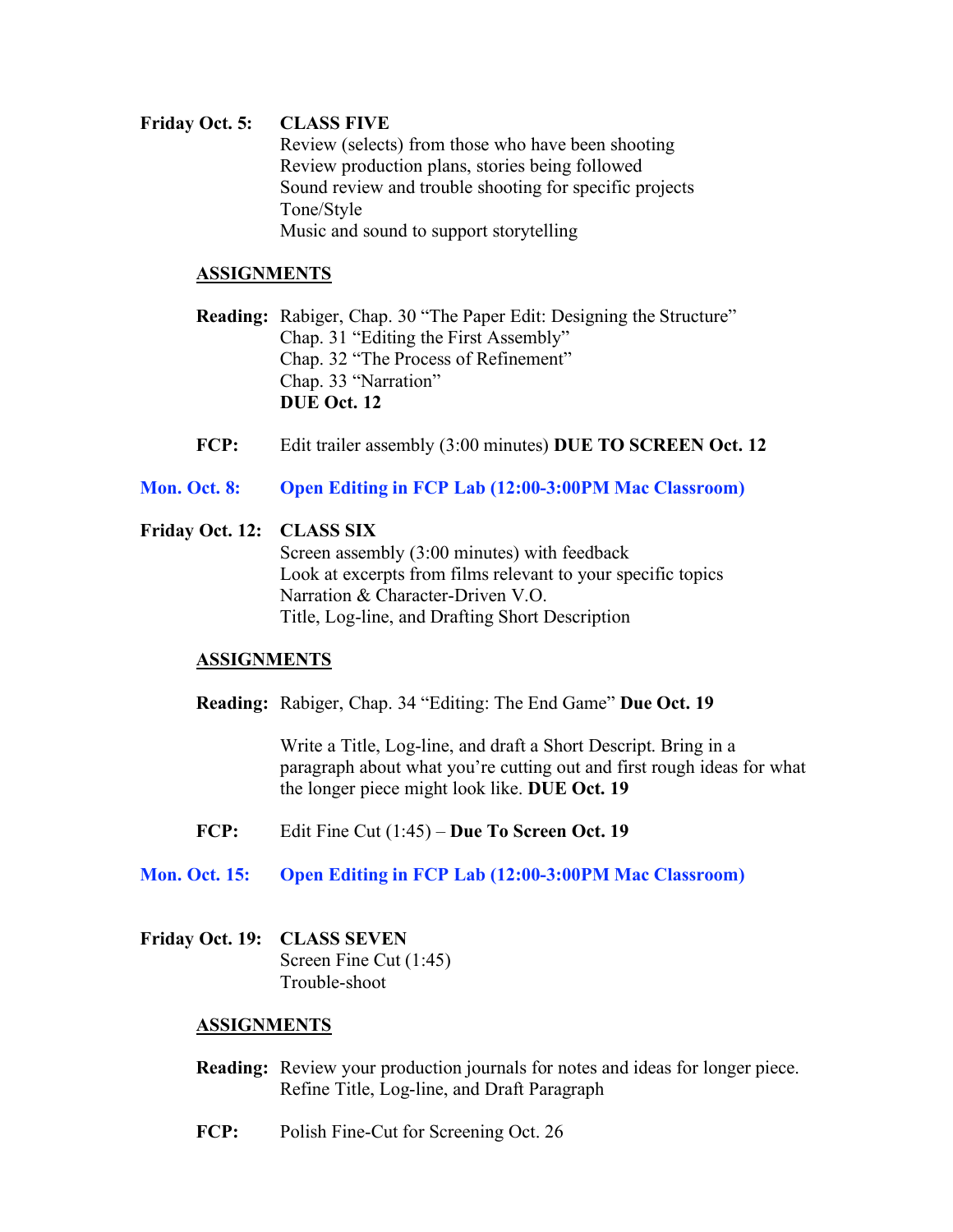#### **Mon. Oct. 22: Open Editing in FCP Lab (12:00-3:00PM Mac Classroom)**

**Friday Oct. 26: CLASS EIGHT** Screen Final Trailer in Class and Output for Transfer

#### **ASSIGNMENTS**

- **Reading:** Rabiger, Chap. 5, "Time Development & Structure" Review Chap. 11, "Developing Your Story Ideas" **Due Nov. 9**
- **FCP:** Edit Assembly of larger piece for presentation **DUE Nov. 9**
- **Mon. Oct. 29: Open Editing in FCP Lab (12:00-3:00PM Mac Classroom)**
- **Friday Nov. 2: NO CLASS – Attend Film Festival**
- **Mon. Nov. 5: Open Editing in FCP Lab (12:00-3:00PM Mac Classroom)**

#### **Friday Nov. 9: CLASS NINE**

Present concept of larger film in rough assembly – 12 mins. MAX Review Doc Styles: Interventionist, Personal, Hybrid, Verite

- **Reading:** Review Rabiger, Chap. 30 "The Paper Edit: Designing a Structure" Write outline of film in paper-cut form **DUE Nov. 16** Create scene-by-scene list to distribute to classmates on **Nov. 16** (Used for feedback)
- **FCP:** Edit Rough-Cut **Due to Screen in Class Nov. 16**
- **Mon. Nov. 12: Open Editing in FCP Lab (12:00-3:00PM Mac Classroom)**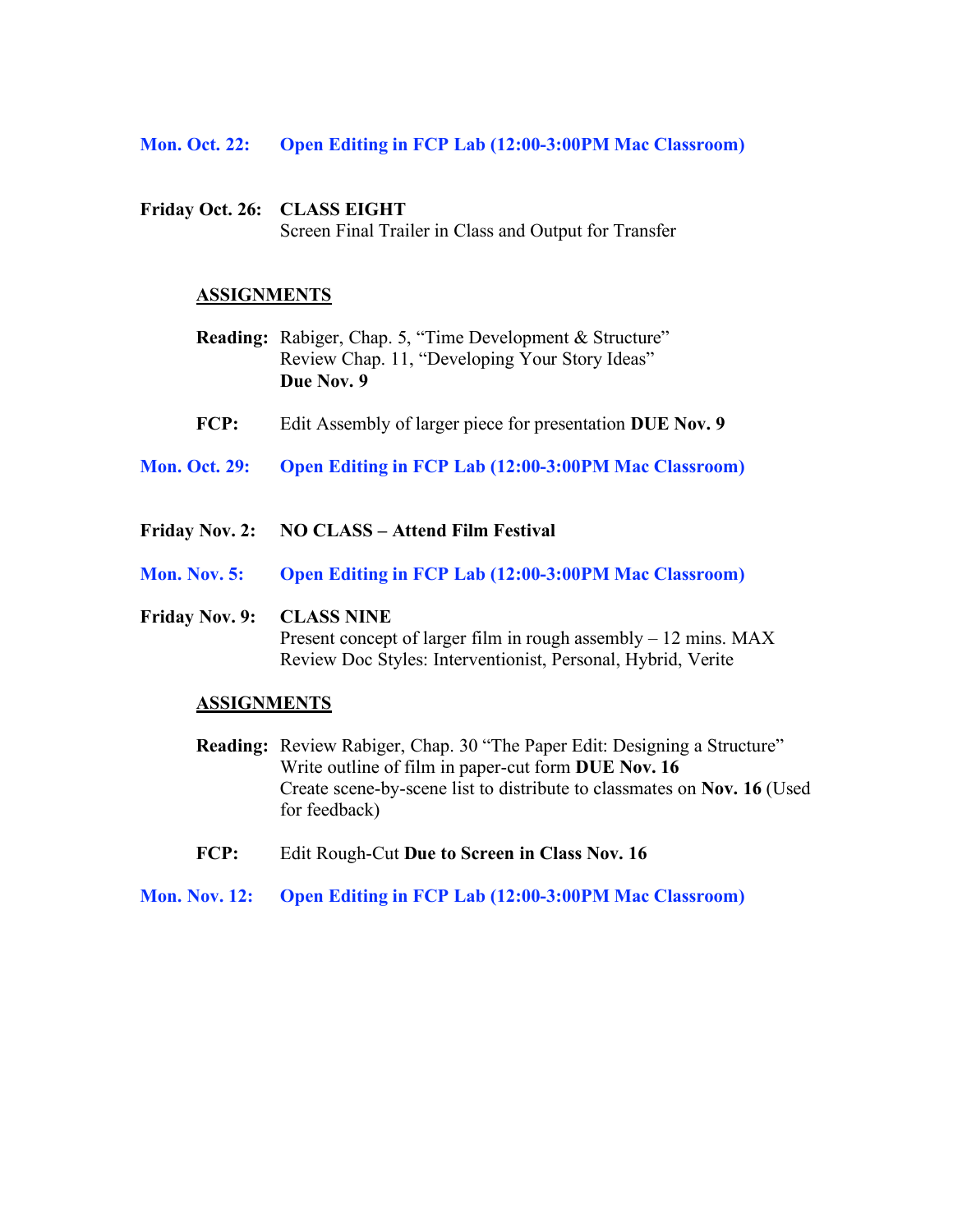**Friday Nov. 16: CLASS TEN** Screen Rough-Cut Brainstorm story-structure, tone, style, additional shooting & research

#### **ASSIGNMENTS**

- **Reading:** NONE Edit & shoot additional footage if necessary. Based on feedback, refine your structure, outline & paper cut. **DUE NOV. 30**
- **FCP:** Edit Fine-Cut **DUE to Screen in Class Nov. 30**
- **Mon. Nov. 19: Open Editing in FCP Lab (12:00-3:00PM Mac Classroom)**
- **Friday Nov. 23: NO CLASS**
- **Mon. Nov. 26: Open Editing in FCP Lab (12:00-3:00PM Mac Classroom)**
- **Friday Nov. 30: CLASS ELEVEN** Screen Fine-Cut

#### **ASSIGNMENTS**

#### **Reading:** TBA

Turn in 12 copies of Final Title, Log-Line, Short Descrip **Dec. 7**

- **FCP:** Edit Refined Fine-Cut for screening in class **Dec. 7**
- **Mon. Dec. 3: Open Editing in FCP Lab (12:00-3:00PM Mac Classroom)**
- **Friday Dec. 7: CLASS TWELVE** Screen Refined Fine-Cut Review Final Title, Log-Line, Summary/Short Description

- **Reading:** Review the work of Working Films at www.workingfilms.org **DUE Dec. 14**
- **FCP:** Polish Refined Fine-Cut for GREEN SCREEN screening **DUE FOR OUTPUT MONDAY DEC. 10**